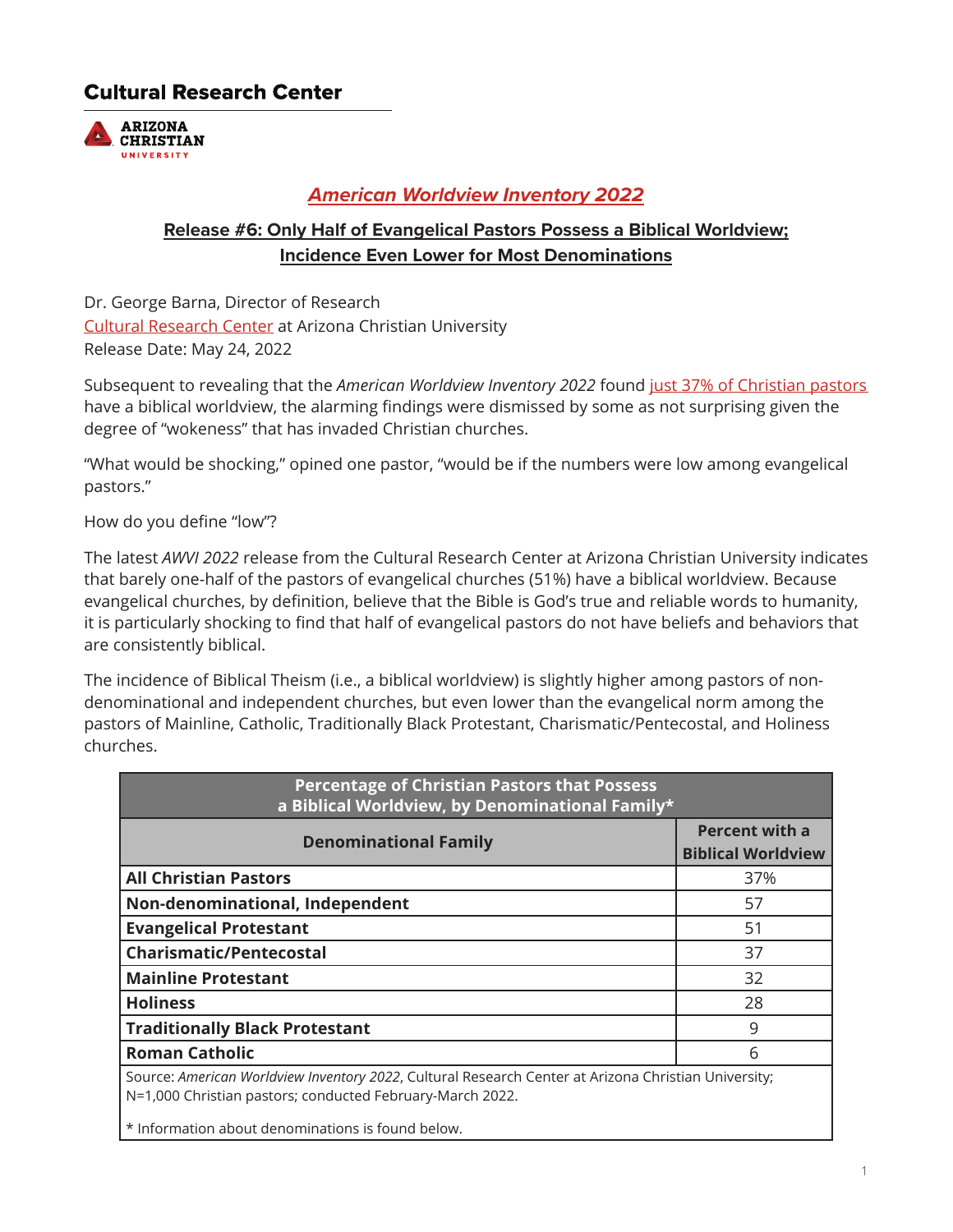## **Proportions among Denominational Groups**

Of the seven denominational groupings evaluated, only two featured at least half of their pastors possessing a biblical worldview. Those were the non-denominational and independent churches, with 57% of pastors having a biblical worldview, and evangelical churches, with 51%.

Slightly more than one-third of the pastors of charismatic or Pentecostal churches (37%) have a biblical worldview, which is a few percentage points higher than the norm among pastors of mainline Protestant churches (32%). Churches aligned with holiness theology were at a similar level (28%).

The pastors least likely to possess biblically consistent beliefs and behaviors were those associated with Traditionally Black churches (9%) and Catholic priests (6%).

Baptist churches, which are widely regarded as among those most likely to embrace the Bible as God's inerrant word, did not live up to that stereotype. Slightly less than one-half of the pastors serving at Baptist churches (48%) have a biblical worldview. The exception was pastors of Southern Baptist churches, where about three-quarters (78%) have consistently biblical beliefs and behavior.

Because a worldview is best measured by examining both belief and behavior—you do what you believe—findings from the *AWVI 2022* show that the levels of biblical fidelity are consistent across beliefs and behaviors. That suggests that the survey results are not reporting arbitrary characteristics. Instead, it appears that the nation's pastors are, in fact, doing what they believe, but those beliefs are simply not in harmony with biblical teaching.

| <b>Percentage of Christian Pastors that Possess</b><br>a Biblical Worldview, by Size of Adult Congregation                                                        |                                                    |  |  |  |  |
|-------------------------------------------------------------------------------------------------------------------------------------------------------------------|----------------------------------------------------|--|--|--|--|
| <b>Average Adult Attendance</b>                                                                                                                                   | <b>Percent with a</b><br><b>Biblical Worldview</b> |  |  |  |  |
| <b>All Christian Pastors</b>                                                                                                                                      | 37%                                                |  |  |  |  |
| 100 or fewer adults                                                                                                                                               | 41                                                 |  |  |  |  |
| <b>101 to 250 adults</b>                                                                                                                                          | 45                                                 |  |  |  |  |
| <b>251 to 600 adults</b>                                                                                                                                          | 14                                                 |  |  |  |  |
| 601 or more adults                                                                                                                                                | 15                                                 |  |  |  |  |
| 250 or less adults                                                                                                                                                | 42                                                 |  |  |  |  |
| 251 or more adults                                                                                                                                                | 15                                                 |  |  |  |  |
| Source: American Worldview Inventory 2022, Cultural Research Center at Arizona Christian University;<br>N=1,000 Christian pastors; conducted February-March 2022. |                                                    |  |  |  |  |

#### **Worldview and Church Size**

The *AWVI 2022* discovered that pastors of smaller congregations are more likely than those of larger congregations to have a biblical worldview.

Overall, 41% of the pastors of churches that average 100 or fewer adults at their weekend services are Integrated Disciples—i.e., have a biblical worldview, having successfully integrated their biblical beliefs into their daily behavior. The numbers were best among the churches that attract 101 to 250 adults per weekend; 45% of those pastors have a biblical worldview. In this post-pandemic era, about nine out of 10 Christian churches in the United States has 250 or fewer adults attending on a typical weekend.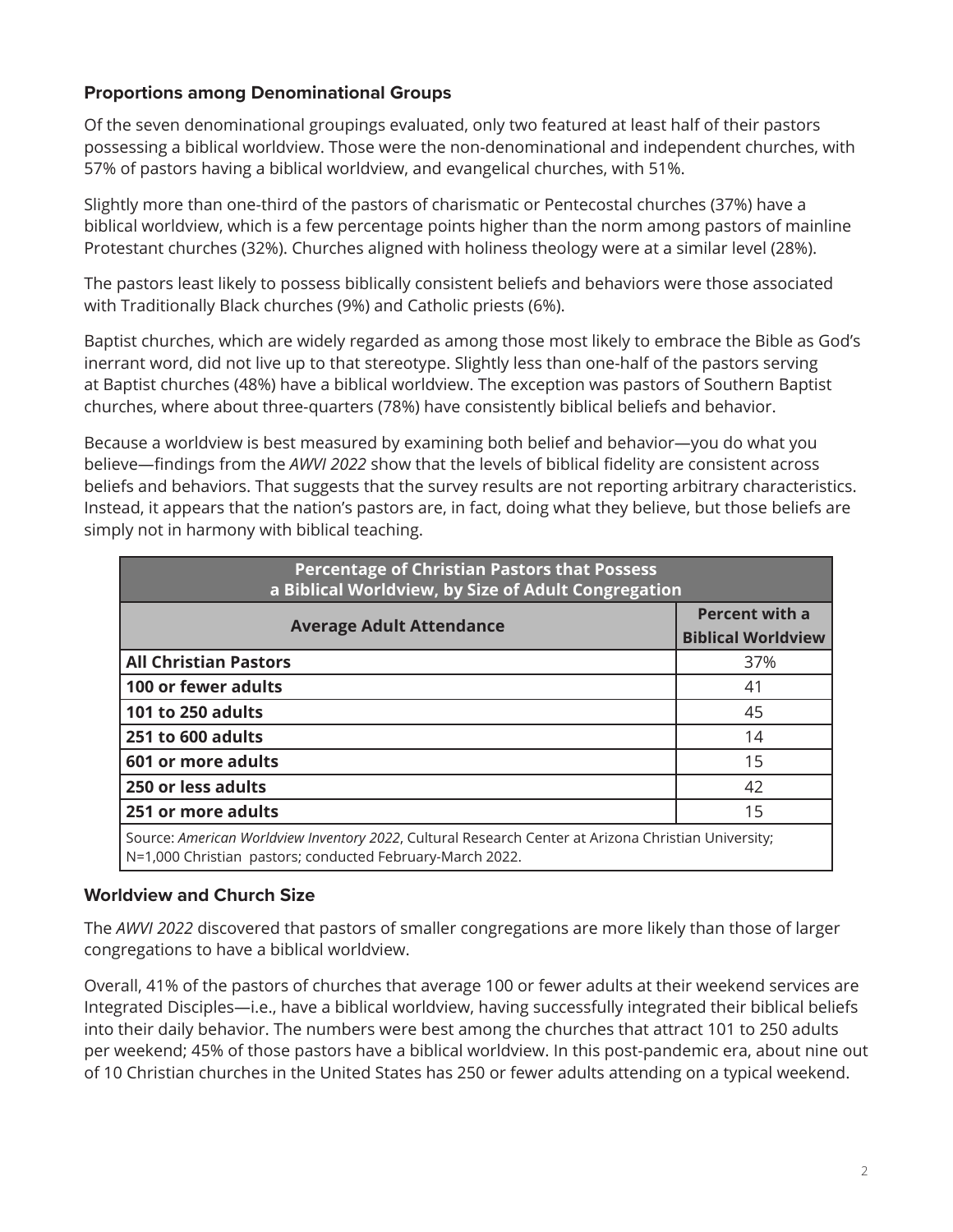The most disappointing statistics related to the pastors of mid-sized and large churches. In churches with more than 250 but no more than 600 adults per weekend, only 14% of pastors are Integrated Disciples, while a similar 15% of the pastors of congregations averaging more than 600 adults fit the profile.

This conforms to [previously released findings](https://www.arizonachristian.edu/wp-content/uploads/2022/05/AWVI2022_Release05_Digital.pdf) from this study showing that pastors who fill the position of Teaching Pastor and Executive Pastor had among the lowest scores recorded. Such pastoral positions are typically found only in larger churches. Only 13% of Teaching Pastors and a mere 4% of Executive Pastors have a biblical worldview.

### **Worldview and Congregational Ethnicity**

Some 60 years ago Dr. Martin Luther King pronounced Sunday at 11 a.m. to be the most segregated hour of the week. Things have changed for the better since that declaration, but most congregations are still dominated by a single racial or ethnic group.

In total, the survey indicates that 67% of Christian congregations are white-dominant; 10% are blackdominant; 4% are Hispanic dominant; 3% are other minority-dominant; and 16% are mixed. Among the mixed congregations, 7% are primarily whites and blacks; 5% are mostly whites and Hispanics; 3% are mainly whites and Asians; and 1% are various other combinations.

In total, 42% of pastors serving white-dominant congregations have a biblical worldview. That eclipsed the 27% of pastors serving predominantly black congregations and the 7% serving primarily Hispanic congregations.

The statistics for churches with mixed congregations were not as expected. In congregations comprised mostly of whites and Hispanics, 34% of the pastors in those ministries have a biblical worldview. The proportion dropped considerably in churches where the body is a mixture of whites and blacks (23% of those pastors have a biblical worldview) or a combination of whites and Asians (also 23%).

| <b>Percentage of Christian Pastors that Possess</b><br>a Biblical Worldview, by Congregational Ethnicity                                                          |                                                        |  |  |  |  |  |
|-------------------------------------------------------------------------------------------------------------------------------------------------------------------|--------------------------------------------------------|--|--|--|--|--|
| <b>Dominant Congregational Ethnicity</b>                                                                                                                          | <b>Percent of Pastors with</b><br>a Biblical Worldview |  |  |  |  |  |
| <b>All Christian Pastors</b>                                                                                                                                      | 37%                                                    |  |  |  |  |  |
| All or mostly white                                                                                                                                               | 42                                                     |  |  |  |  |  |
| All or mostly black                                                                                                                                               | 27                                                     |  |  |  |  |  |
| <b>All or mostly Hispanic</b>                                                                                                                                     | 7                                                      |  |  |  |  |  |
| <b>Combined: all or mostly non-white</b>                                                                                                                          | 22                                                     |  |  |  |  |  |
| <b>Mixed: white and Hispanic</b>                                                                                                                                  | 34                                                     |  |  |  |  |  |
| <b>Mixed: white and black</b>                                                                                                                                     | 23                                                     |  |  |  |  |  |
| <b>Mixed: white and Asian</b>                                                                                                                                     | 23                                                     |  |  |  |  |  |
| <b>Combined: mixed, all types</b>                                                                                                                                 | 31                                                     |  |  |  |  |  |
| Source: American Worldview Inventory 2022, Cultural Research Center at Arizona Christian University; N=1,000<br>Christian pastors; conducted February-March 2022. |                                                        |  |  |  |  |  |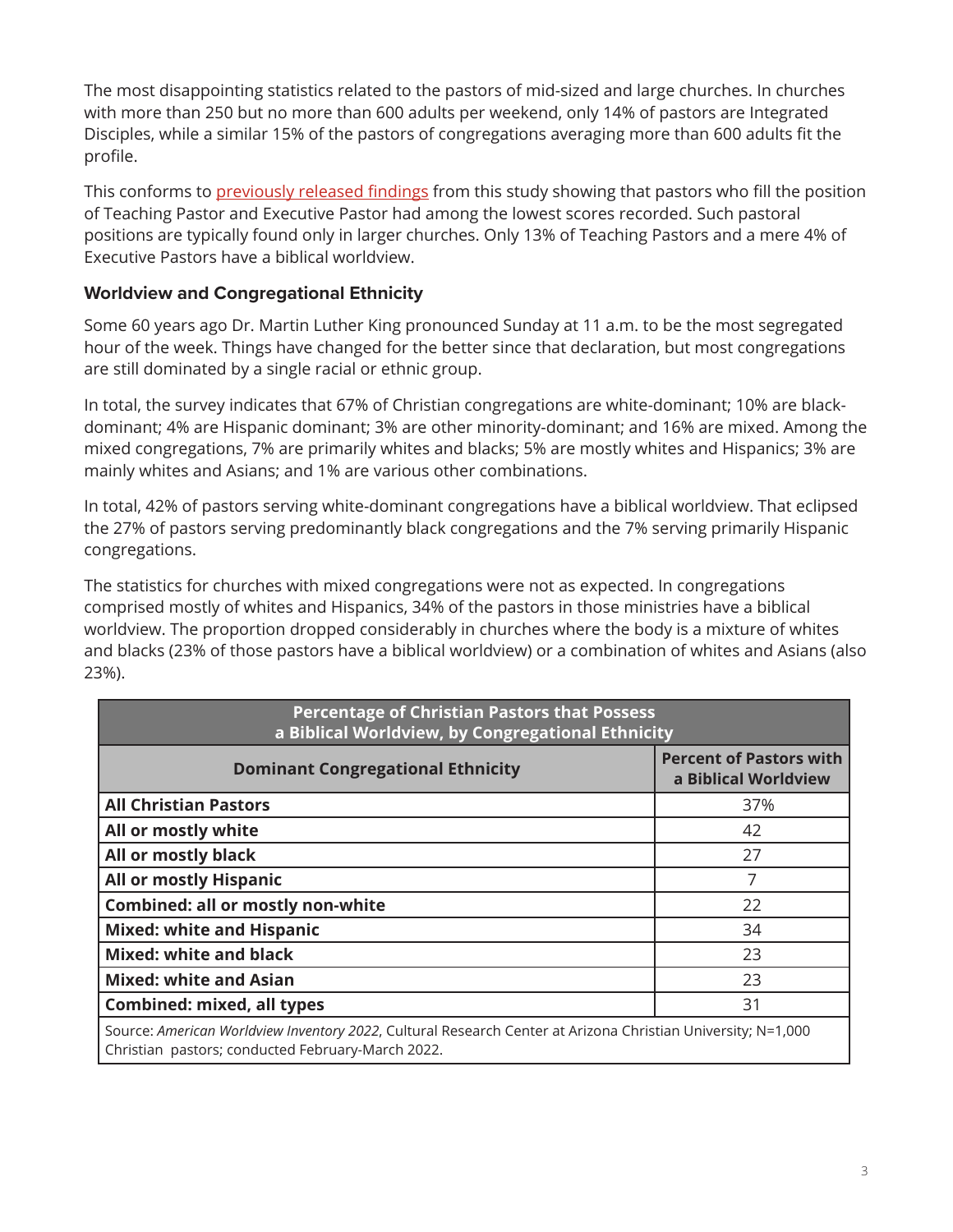# **Proportions Consistent Across Question Categories**

The *American Worldview Inventory* evaluates worldview based on 54 belief and behavior questions. Those questions are divided into eight categories. The survey revealed that the ethnic and racial character of churches is related to the biblical strengths and weaknesses of their pastors.

For instance, churches that are composed of congregations that are primary white, primarily black, or a mixture of blacks and whites are most likely to have pastors whose strongest area of biblical belief and behavior pertains to Purpose and Calling. Hispanic-majority congregations are most likely to have pastors whose biblical strength is Family and the Value of Life. Congregations that are a mix of whites and Hispanics are most likely to have pastors who strongest area of biblical belief and behavior relates to God, Creation, and History.

In the same manner, the *AWVI 2022* reveals that churches have different biblical weaknesses by the racial and ethnic make-up of the congregation. Uni-racial churches—whether they are mostly white, mostly black or mostly Hispanic—are most likely to have pastors whose biblical weakness lies in the area of Bible, Truth, and Morality. Congregations that are a mixture of white and Hispanic typically have pastors whose biblical blind spot relates to Human Character and Nature. Churches that blend whites and blacks usually have pastors whose biblical weakness is Sin, Salvation, and Relationship with God.

| Percentage of Churches Whose Pastor Has a Biblical Worldview<br>in Relation to Categories of Belief and Behavior                                                  |                                          |                    |                           |                          |                                     |                                            |                 |  |  |
|-------------------------------------------------------------------------------------------------------------------------------------------------------------------|------------------------------------------|--------------------|---------------------------|--------------------------|-------------------------------------|--------------------------------------------|-----------------|--|--|
|                                                                                                                                                                   | <b>Denominational Family of Churches</b> |                    |                           |                          |                                     |                                            |                 |  |  |
|                                                                                                                                                                   | Non-<br>Denom./<br>Indep.                | <b>Evangelical</b> | Main-<br>line<br>Protest. | Roman<br><b>Catholic</b> | <b>Charis-</b><br>matic/<br>Pentec. | <b>Trad'ly</b><br><b>Black</b><br>Protest. | <b>Holiness</b> |  |  |
| <b>Purpose, Calling</b>                                                                                                                                           | 70%                                      | 65%                | 60%                       | 42%                      | 46%                                 | 25%                                        | 40%             |  |  |
| <b>Family, Value of Life</b>                                                                                                                                      | 68                                       | 59                 | 41                        | 23                       | 46                                  | 18                                         | 35              |  |  |
| <b>God, Creation, History</b>                                                                                                                                     | 55                                       | 56                 | 49                        | 11                       | 42                                  | 14                                         | 30              |  |  |
| <b>Faith Practices</b>                                                                                                                                            | 60                                       | 55                 | 45                        | 5                        | 40                                  | 13                                         | 31              |  |  |
| Sin, Salvation, God<br><b>Relationship</b>                                                                                                                        | 62                                       | 54                 | 48                        | 4                        | 38                                  | 12                                         | 27              |  |  |
| <b>Human Character and</b><br><b>Nature</b>                                                                                                                       | 58                                       | 53                 | 39                        | 5                        | 36                                  | 11                                         | 31              |  |  |
| Lifestyle, Behavior,<br><b>Relationships</b>                                                                                                                      | 57                                       | 55                 | 38                        | 6                        | 38                                  | 11                                         | 30              |  |  |
| <b>Bible, Truth, Morals</b>                                                                                                                                       | 58                                       | 55                 | 34                        | 13                       | 38                                  | 6                                          | 31              |  |  |
| Source: American Worldview Inventory 2022, Cultural Research Center at Arizona Christian University;<br>N=1,000 Christian pastors; conducted February-March 2022. |                                          |                    |                           |                          |                                     |                                            |                 |  |  |

#### **Redefining the Church World**

In commenting on the study, lead researcher George Barna, Director of Research for the Cultural Research Center at Arizona Christian University, offered three additional observations.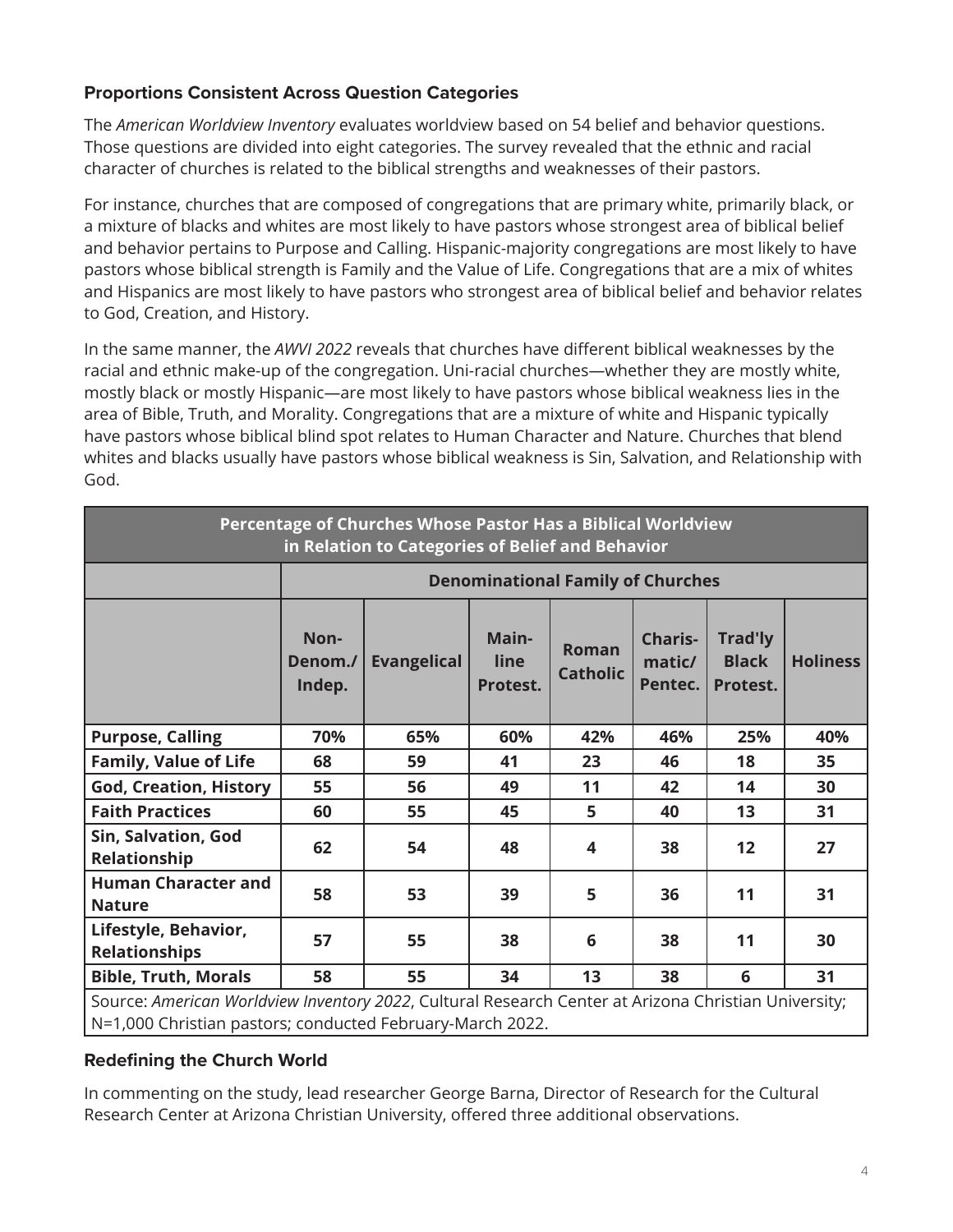"First, the old labels attached to families of churches are not as useful as they were in the past," Barna noted. "The best example is the term 'evangelical,' which has traditionally connoted churches where the Bible is revered and is taught as God's reliable and relevant word for our lives. With barely half of evangelical pastors possessing a biblical worldview—and that number continuing to decline—attending what may be considered an 'evangelical' church no longer ensures a pastoral staff that has a high view of the scriptures."

Barna also touched on a centuries-old division. "The theological rift between Protestant and Catholic churches remains intact, though neither segment is doing a proficient job of making the Bible a trustworthy and authoritative guide for people's life."

He continued, "While the 40% of all Protestant pastors holding a biblical worldview far exceeds the 6% among Roman Catholic priests, both of those incidence levels are disturbingly low. Our study among the public in 2021 revealed that only 5% of adults who regularly attend a Protestant church, and just 1% of those regularly attending Catholic churches, have a biblical worldview, so neither segment of churches is getting the job done."

Barna's final comment touched on America's megachurch phenomenon.

"Some critics have said that megachurches attract people by compromising the gospel, teaching what people want to hear rather than the hard truths stated within the Bible. While this research does not directly touch on that argument, the data do show that larger churches are less likely to have pastors who maintain a biblical worldview."

Barna explained, "You cannot give what you do not have, so it is plausible that pastors of some large churches attract people by teaching a cultural standard rather than a biblical standard. There are obviously some great Bible teaching churches and pastors among the nation's largest congregations, but the data suggest it is more common to find pastors with a biblical worldview in smaller churches."

## **About the Research**

The data referred to in this report are taken from the *American Worldview Inventory (AWVI)*, an annual survey that evaluates the worldview of the U.S. adult population (age 18 and over). Begun as an annual tracking study in 2020, the assessment is based on 54 worldview-related questions that measure both beliefs and behavior within eight categories of worldview application.

This wave of the *American Worldview Inventory 2022* was conducted in February and March of 2022 among a nationally representative sample of 1,000 Christian pastors. The survey sample utilized denominational and geographic quotas to replicate the incidence of churches on those attributes. To optimize the representative nature of the sample, each pastor invited to participate in the survey was contacted a minimum of six times before being replaced in the sample universe. The survey interviews were conducted by both telephone and online modes and lasted an average of 17 minutes each. The survey data for the entire sample have an estimated maximum sampling error of approximately plus or minus 3.2 percentage points, based on the 95% confidence interval. Additional levels of indeterminable error may occur in surveys based upon non-sampling elements in the research process. The data were minimally weighted to better approximate a key characteristics (e.g., pastoral position) to reflect known church distributions.

The study among pastors refers to several segments of churches, or denominational families. Examples of the denominations represented in those families include (but are not limited to) the following:

• Mainline Protestant: American Baptist, Episcopal, Evangelical Lutheran Church in America,